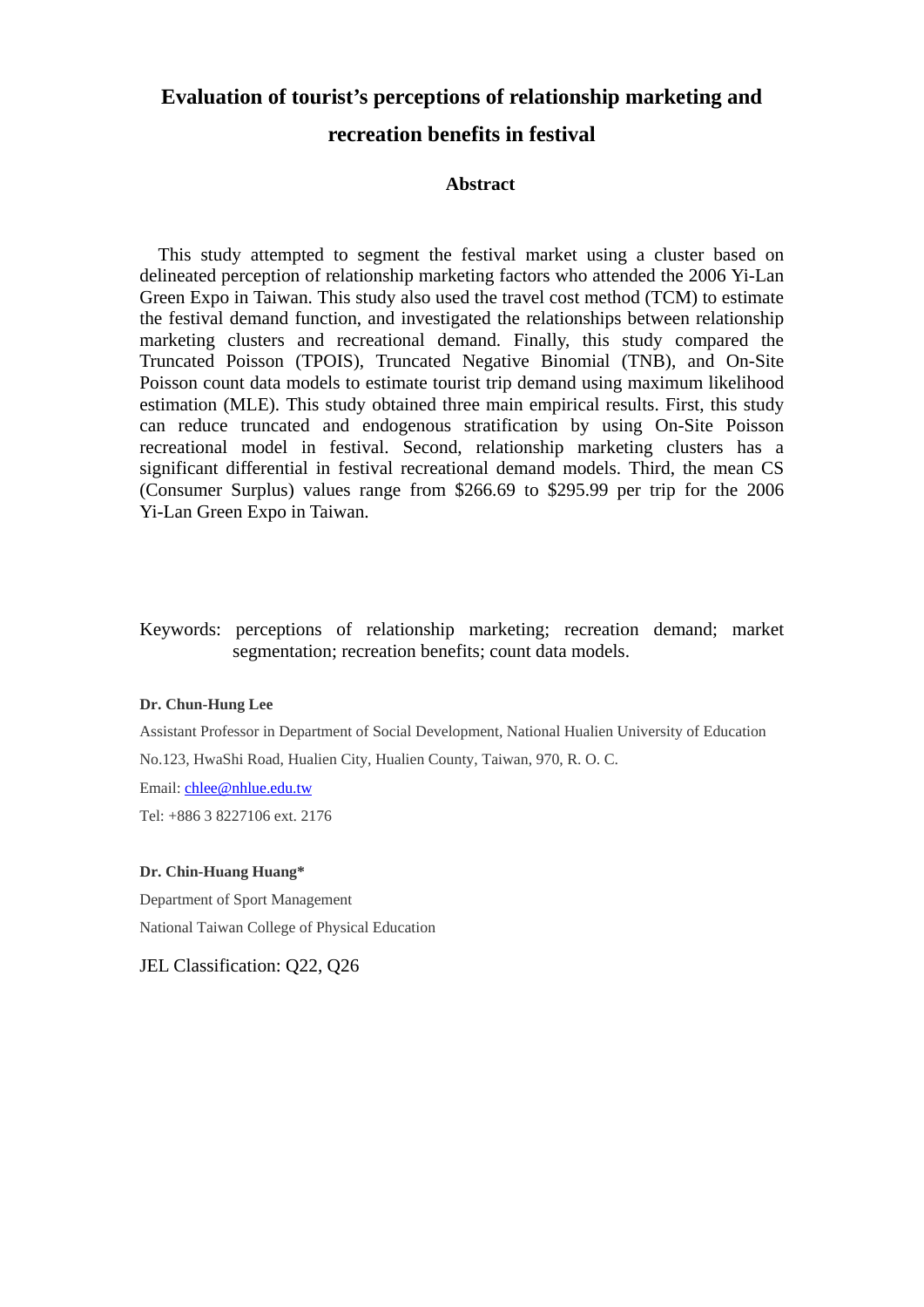#### I、Introduction

 Festivals with powerful cultural and traditional connotations are attractive for visitors. By enhancing awareness of local culture, festivals also contribute to the local economy and provide recreation for the public (Long & Perdue, 1990). As in any other business, customer service is important in generating customer satisfaction and trust during festivals, and thus producing loyal customers. Thomas (1995) estimated that attracting new customers costs five times more than retaining old customers. The profitability of a festival thus is increased if the relationship of visitors can be maintained.

 Customer relationships have received considerable attention from both academicians and practitioners (Kim & Cha, 2002). The increasing emphasis on relationship marketing is based on the assumption that establishing committed tourist relationships leads to positive tourist satisfaction, loyalty, words of mouth, and recreational demand in association with the festivals. Relationship marketing encompasses transaction marketing and aims to establish long-term, trusting, mutually beneficial relationships with valued tourists and festivals. Reichheld & Sasser(1990) indicated that as the relationship of a customer with a company lengthens, the company can increase its profits by nearly 100% by increasing customer retention by just 5%. Consequently, as a view of festival manager, marketing expenses is allocated more to maintain existing tourism customers within relationship marketing, thus, there are more efficient than other marketing tools. Considering the importance of festival market segmentation for promoting and understanding segment clusters based on perceptions of relationship marketing for tourists attending festivals.

Previous studies of festivals analyzed individual relationships between festival motivation and customer satisfaction (Driver & Knopf, 1977; Lee et al., 2004) as well as between festival motivation and service quality, customer satisfaction and behavior intention(Baker & Crompton, 2000; Shu, 2002). The research results all indicated that the perceptions of tourists influence recreational demand, including motivations, preferences, attitudes and so on. Understanding perceptions of tourist relationship marketing was important for three reasons: (1) activities were designed to meet tourist needs according to perceptions of relationship marketing for festival managers; (2) the higher the relationship among perception, satisfaction and recreational demands, the needs of tourist to be satisfied, the retention of recreation will be produced the better the satisfaction and retention; (3) it is easier to understand the decision process of tourist recreation to identify the priority sequences for perception and main contents for festival managers.

This study provides an economic argument contributing to the overall valuation for capturing non-market values of festival activities associated with the 2006 Yi-Lan Green Expo in Taiwan. The non-market valuation of natural resources, ecosystems, environment and festivals is a highly popular topic in the recent literature on environmental and natural resource economics (Mitchell & Carson, 1989; Arrow et al., 1993; Gowdy, 1997; Bromley, 1998; Brown & Gregory, 1999; Vatn, 2000; Mainwaring, 2001; Shrestha et. al., 2002; Prayaga et al., 2004).

The contribution of this study lies in implementing an empirical model of festival recreational demand by using TCM, and identifying the perceptions of relationship marketing and segmenting relationship marketing clusters by using factor Analysis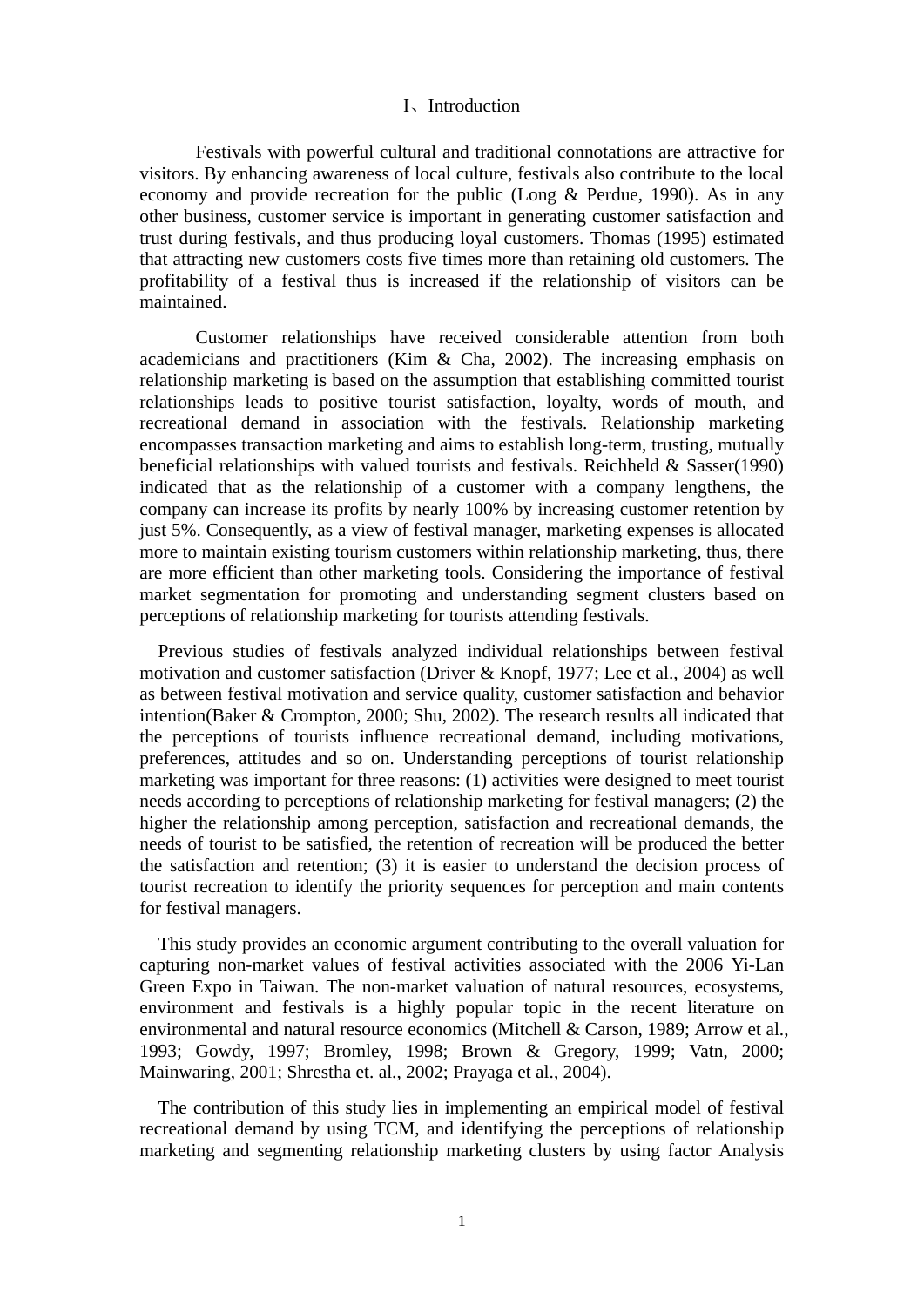(FA) and cluster Analysis(CA); furthermore, this study employed three count data models to estimate the festival recreational demand models, analyzing the relation factors which influence recreational demand, examining the difference between relationship marketing clusters and recreational demand, and finally evaluating the festival recreational benefits under results in festival recreational demand estimation. It's nestling travel demand behavior to conduct perceptions of relationship marketing into festival demand models, also enhancing the goodness-of fit in the recreational demand models. This study can help local governmental (administrators) develop and implement effective relationship marketing and marketing segmentation strategies by understanding the relationships between perception of relationship marketing and recreational demand of tourists attending a festival.

The rest of this paper is organized as follows. Section 2 discusses the economic framework for visitor preferences relevant to recreational festival demand modeling and econometrics that describe perceptions of relationship marketing and other characteristic factors of the festival trip data. Section 3 deals with survey design and data collection procedures and identifies perceptions of relationship marketing and segmenting relationship marketing clusters using FA and CA. Section 4 presents the recreational demand model estimation results and recreational benefits of discussions of relationship marketing clusters. The last section presents conclusions and policy implications.

# II、Festival recreation valuation methodology

Since Hotelling (1974) suggesting a TCM approach to value the natural resources, the application of the TCM has been widespread in valuing numerous types of natural resources and environment (Shrestha et al., 2002). Festival activity valuation just like other outdoor recreational resources, may be one of the most prolific areas of TCM applications (Walsh et al., 1992; Markowski et al., 1997; Shrestha et al., 2002)。

From a utility maximization framework, a visitor's of preference coming to a festival can be represented by the indirect utility function (Shrestha et al., 2002):

$$
Max_{x,z} \bigcup (x,z|a,s) \quad subject \quad to \quad p \cdot x + q \cdot z = y \tag{1}
$$

where,  $x$  is quantity demand of recreational activity, i.e. the number of trips to a festival activity, z represents the quantity of all other goods to be consumed, a is the vector of exogenous attributes of the festival activity, i.e. the perception of relationship marketing, s is the vector of socioeconomic characteristics, i.e. visitor's sex, marry, and education et al., p is the travel cost of a recreation trip to a festival activity, q is the travel cost of a recreation trip to a substitution festival activity, and y is income. From this utility maximization of trip to a festival activity, subject to the budget constraint, the Marshallian demand for recreational festival is derived as,

$$
\chi = f(p,q,a,s,y) = -V_p(p,q,a,s,y)/V_y(p,q,a,s,y)
$$
\n(2)

The right-hand side of (2) is Roy's identity, which links the Marshallian demand to the Hicksian income demand (Shrestha et al., 2002). According to the Marshallian demand function, the CS of a visitor will be estimated. This represents the economic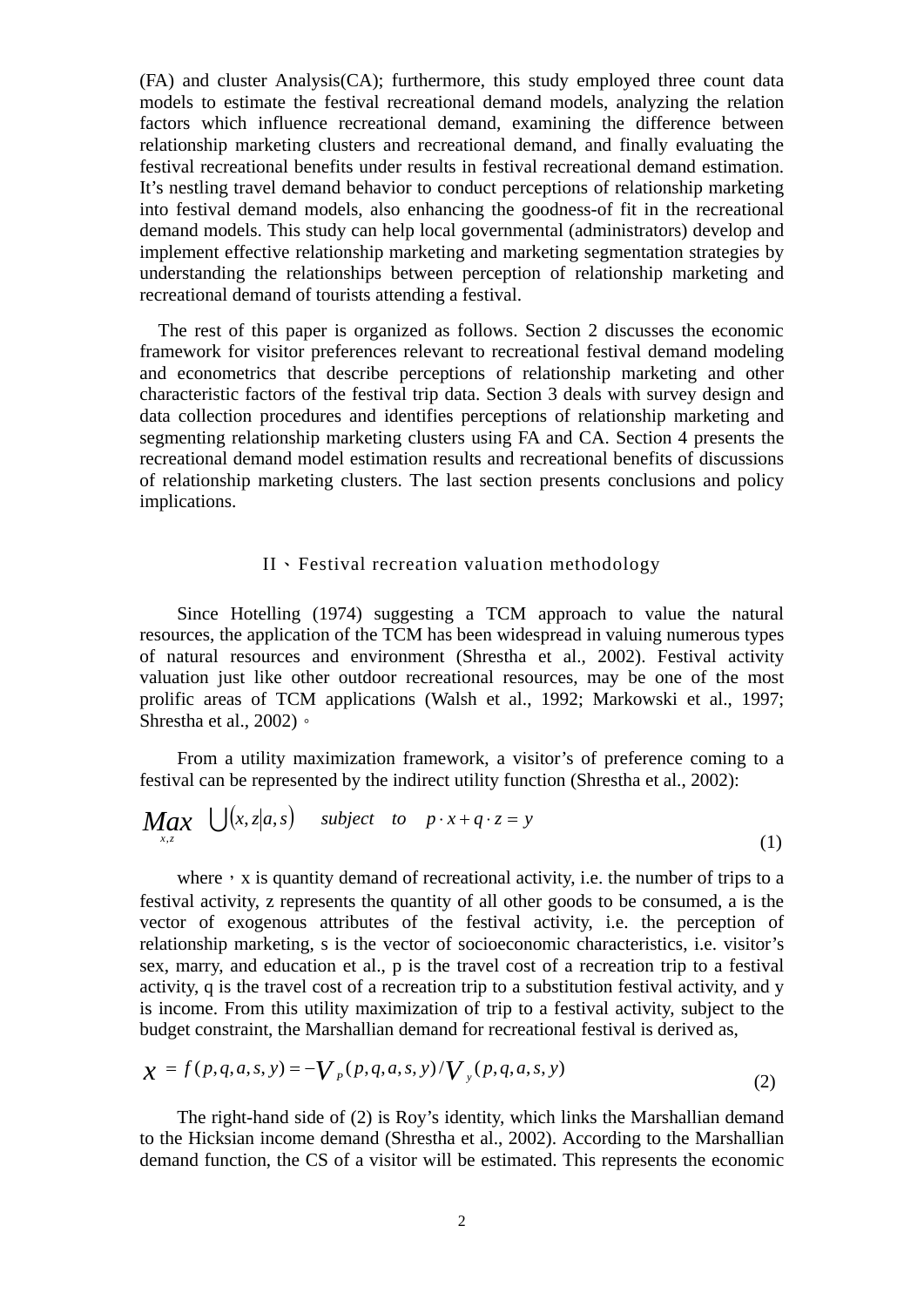value of recreational festival to the visitor. Moreover, the festival trip demand is a function of travel cost, travel cost of substitution festival, socioeconomic factors, such as, income and sex, visitor's preference, such as, relationship marketing clusters. Then a festival travel cost model becomes,

$$
x = f(TC, STC, STATY, HOLIDAY, INCOME, SEX, CLUSTERS)
$$
\n(3)

Where, TC is the travel cost of a recreational trip to a festival activity, STC is the travel cost of a recreation trip to a substitution festival activity, STATY is the stay time in a festival, HOLIDAY is the time to go to a festival, INCOME and SEX are the socioeconomic of visitor, CLUSTERS is the relationship marketing clusters which segmented by using CA.

However, usual demand for recreational festival visitation is modeled using trip information from visitors. A major issue in TCM demand models is the non-negative integer feature of the trip data, also named count data (Creel & Loomis, 1990; Shrestha et al., 2002). A visitor's recreational trip demand to a festival is reflected in number of festival trips taken or demanded within a period of one year. In view of the issues involved in recreational festival demand modeling, due to the integer nature of the trip data, truncation of the data at zero visits, and some over-dispersion problems, the ordinary least squares (OLS) estimator wouldn't be the appropriate choice for evaluation of recreational benefits to a festival. A festival count data model that satisfies the discrete probability density function (PDF) and non-negative integers is the Poisson distribution represented by,

$$
f(W = w) = \frac{\exp(-\lambda) \cdot \lambda^w}{w!}
$$
 (4)

This is a discrete PDF of recreational festival demand, where w is an element of the set of non-negative integers, i.e. numbers of festival trip demand within a period of one year. The parameter  $\lambda$  of w is both the mean and variance of the random variable W. The dependent variable vector x is distributed independent Poisson( $\lambda$ ) and  $\lambda$  varies by the matrix of explanatory variable X and the parameter vector  $\beta$ as(Shrestha et al., 2002),

$$
\lambda = \exp(-z\beta) \tag{5}
$$

$$
E(x|z) = Var(x|z) = \lambda = \exp(z\beta)
$$
\n(6)

The equality of the mean and variance in the Poisson distribution is not realistic in recreation demand modeling, since the conditional variance often exceeds the mean resulting in an over-dispersion problem (Cameron & Trivedi, 1986; Grogger & Carson, 1991; Winkelmann, 2000; Shrestha et al., 2002). As a view to a festival visitor, recreational festival demands are based on visitor's survey data, not includes the non-visitors demand and their recreational benefits not accounted for in the festival valuation results. This problem is referred to as truncation of the festival's visitor data at zero (or positive) trip level. Therefore, the recreational festival demand in the estimation would be used the TPOIS and TNB. Otherwise, visitor's survey data in a festival could result the problem in endogenous stratification, which is the higher interview probability would producing in the visitor who is often attending a festival (Shaw, 1988). We can not solve the endogenous stratification by using the TPOIS and TNB recreational demand models. As a view of recreational demand estimation, we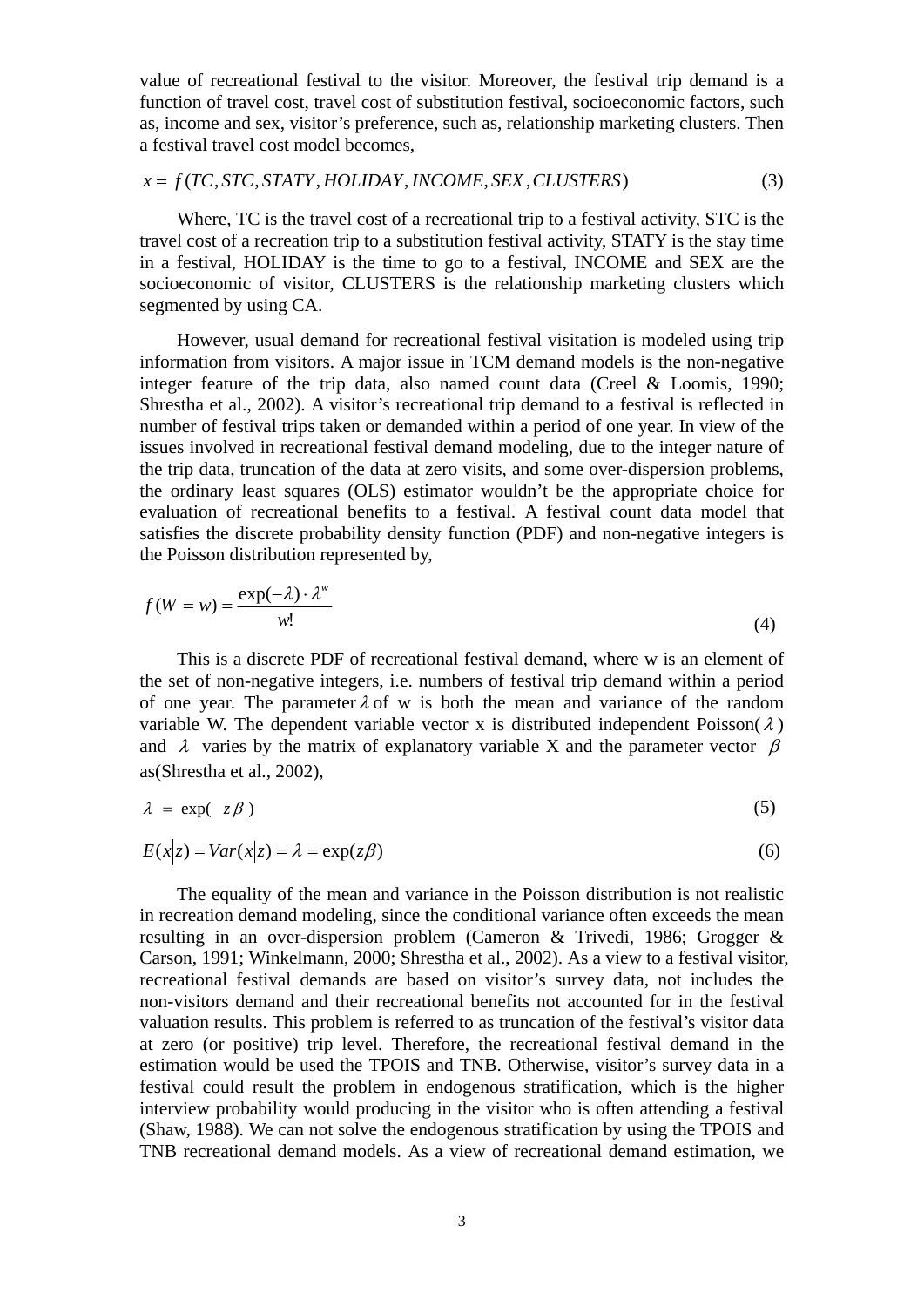could solve the truncation of the festival's visitor data and endogenous stratification simultaneously by using On-Site Poisson model (Shaw, 1988; Englin & Shonkwiler, 1995a; Habb & McConnell, 2002).

Therefore, this study compared TPOIS, TNB and On-Site Poisson count data models to estimate festival trip demands of tourist by using maximum likelihood estimation (MLE), the log likelihood function of above count data models as (Greel  $\&$ Loomis, 1990; Haab & McConnell, 2002),

$$
\ln L = \sum_{i=1}^{n} \left[ z_i \beta x_i - \ln(e^{\lambda_i} - 1) - \ln(x_i!) \right]
$$
\n
$$
\ln L = \sum_{i=1}^{m} \left\{ \ln \left[ \gamma \left( x_i + \frac{1}{\alpha} \right) \right] - \ln \left[ \gamma (x_i + 1) \right] - \ln \left[ \gamma \left( \frac{1}{\alpha} \right) \right] + x_i \ln(\alpha) + z_i \beta x_i \right\}
$$
\n
$$
\ln L = \sum_{i=1}^{m} \left\{ - \left( x_i + \frac{1}{\alpha} \right) \cdot \ln(1 + \alpha x_i) - \ln \left[ 1 - (1 + \alpha \lambda)^{-\frac{1}{\alpha}} \right] \right\}
$$
\n(8)

$$
\ln L = \sum_{i=1}^{N} \left[ z_i \beta (x_i - 1) - e^{z_i \beta} - \ln[(x_i - 1)!] \right]
$$
 (9)

Equation (7) is the zero level TPOIS log likelihood function. Equation (8) is the TNB log likelihood function, where  $\gamma$ (.) is the gamma function, when  $\alpha \rightarrow 0$ , the gamma distribution converges to the Poisson distribution (Greel & Loomis, 1990), and an indictor to determine whether resulting in an over-dispersion problem. Equation (9) is the one zero level On-Site Poisson log likelihood function, this equation could solve the truncation of the festival's visitor data and endogenous stratification simultaneously by using On-Site Poisson model collocating equation (7), (8) and (9).

This study estimating the festival recreation demand count data models by using MLE, analyzing the influence factors of festival recreation demand, and probing the difference between recreation demand and relationship marketing clusters, finally, the evaluation of recreation benefits of festival visitor and recreation benefits between relationship marketing clusters will be discussing. The following section further discuss survey design and data collection procedures and identifying the perceptions of relationship marketing and segmenting relationship marketing clusters by using FA and CA.

#### III、Discussion of survey data and relationship marketing factors

### 3.1 Study site

⎝

α

The Yilan Green Expo was held in Yilan County, famous in Taiwan for its natural environment and cultural resources, sometimes known as the "post-garden of Taiwan." The 2006 Yilan Green Expo was created by the Yilan County Government in Taiwan to promote ecological awareness and sustainable development, and to encourage people to strive to protect the environment. In this theme of dancing with the autumn, all of visitors need to learn about various green and natural resources. The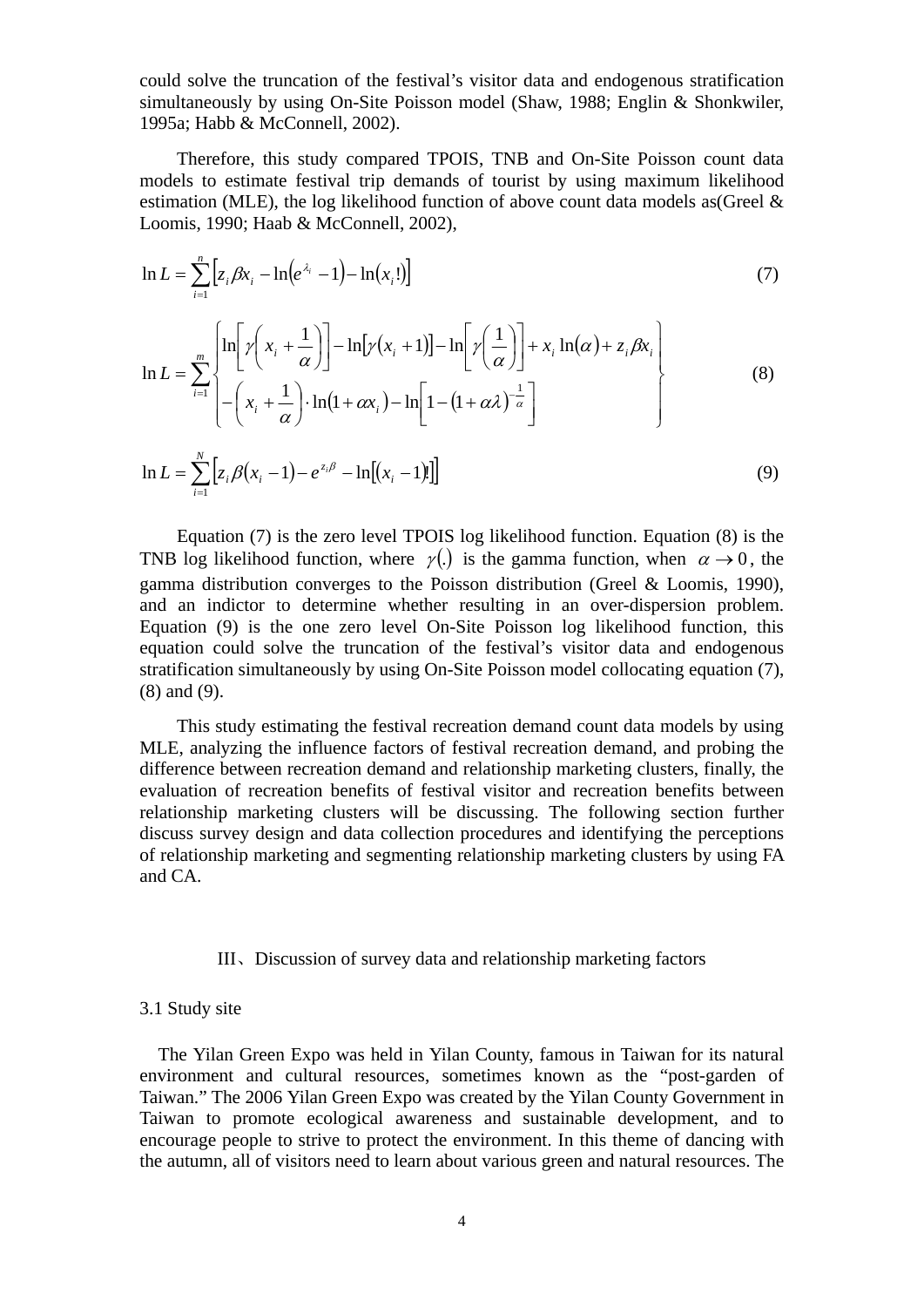Yilan Green Expo attracts over 400 thousand visitors per year.

The 2006 Yilan Green Expo involves static and dynamic display activities in 58 days. The static display includes the "Water and Grass exhibition", "Beetle exhibition", " Spider exhibition", "Science and Technology exhibition", " Brazil exhibition", and " Green Forest theater", and the flower landscape, driftwood art, carved sculpture and local culture exhibitions in the Expo area. Moreover, the dynamic display includes "Acting troupes and Street Artists", "Interaction of Theme area", "Interaction Display in Leisure Circus" and so on. The above activities will provide visitors with a complete recreational experience (such as environmental protection, culture, knowledge, and perceptual).

The festival aim is to create a diverse, harmonious, flourishing and vital society, occupying a safe, healthy, beautiful and sustainable environment. With the theme of "Celebrate a Green Lifestyle!" the Expo hopes that visitors will see not just the beauty, but also the vitality of a green life. The expo also hopes to show visitors the results of sustainable business practices, and improve understanding of how to live harmoniously with the Earth (Yilan Green Expo Organizing Committee, 2006).

#### 3.2 Determination of perceptions of relationship marketing and data collection

The perceptions of relationship marketing items to be accomplished were based on the views of Morgan & Hunt(1994), Bowen & Shoemaker(1998), Kim et al.(2001)and Kim & Cha(2002). A set of 21 perceptions of relationship marketing (Table 1) was initially generated from the above review of relationship marketing related to visitor perceptions and this study also considered to the appropriate for measuring visitor perceptions of relationship marketing in relation to attendance of the 2006 Yilan Green Expo in Taiwan. All perceptions of relationship marketing items were scored on a 5-point scale ranging from '1=strongly disagree' to '5=strongly agree'.

Otherwise, visitors to the 2006 Yilan Green Expo were questioned regarding the number of trips they had taken during the past 12 months, travel costs per trip, length of stay, whether they had attended others festivals during the past 3 months, aspects of their experiences, and socioeconomic information. Interviewers were instructed to interview only visitors, avoiding participation of others from the same group, although several visitors involved in a group could be interviewed individually. Otherwise, only adults were interviewed, with the instructions being to interview the head-of-household on encountering family groups (Shrestha et al., 2002).

An on-site survey was conducted of visitors attending the 2006 Yilan Green Expo, using purposive sampling. A total of 562 usable questionnaires were gathered during the festival. Frequency analysis was applied to the 2006 Yilan Green Expo survey were analyzed for frequency analysis. Of the questionnaire respondents, 347 were female (61.7%), and 215 were male (38.3%). The numbers of married (50.1%) and unmarried respondents were almost identical. A large percentage of respondents (42.5%) were aged between 20 and 29 years old, and students comprised 23.6% of respondents while business people comprised 21.2%. The respondents were generally highly educated, and 68.4% possessed a college education or higher.

3.3 Analysis of the relationship marketing perceptions of festival visitor

In addition to investigating how relationship marketing clusters and festival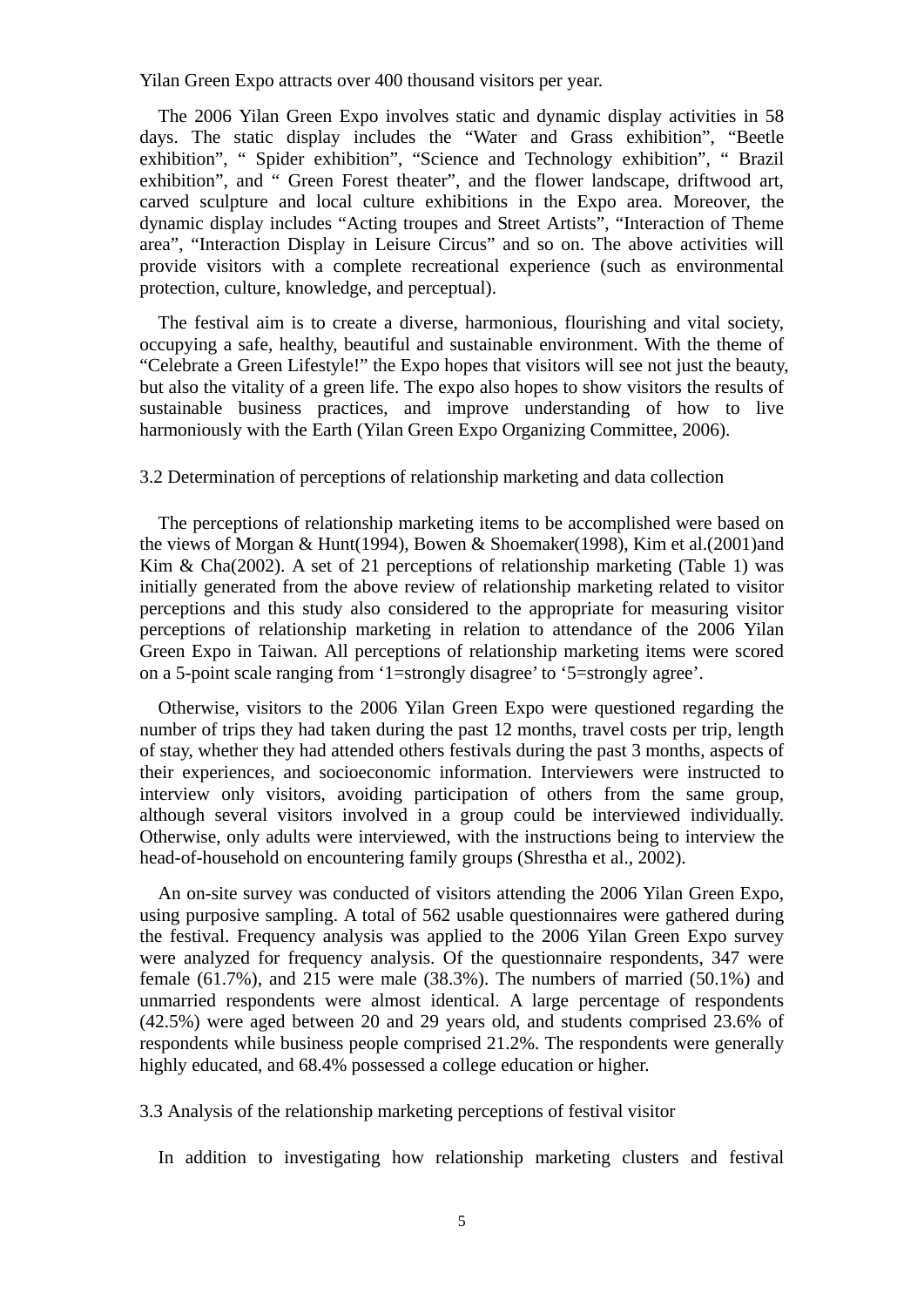recreation demand differ, this study estimates the benefits of relationship marketing clusters with regard to festival recreation. Therefore, this section conducts factor analysis with a varimax rotation procedure to identify underlying dimensions of the relationship marketing perceptions of visitors to the 2006 Yilan Green Expo. Table 1 lists the results of FA where 1 item with factor loading below 0.4 was removed and 21 items were retained, and Table 1 lists the results of factor dimensions of relationship marketing. All three factors of relationship marketing had eigenvalues exceeding 1, and total variance was accounted in 69.745%; furthermore, all of the FA indicators had confirmed for the Hair's et al.(2006) criterion. Furthermore, all relationship marketing factor loadings exceeded 0.55. Relatively high factor loadings indicate a high correlation between the delineated factors and individual items (Lee et al., 2004).

The first dimension was labeled "service providers' attributes", and explained 27.7% of the total variance with a reliability coefficient of 0.94. The relatively large proportion of total variance for that factor can be attributed to differences in the degree to with the individual employee "has a nice manner", "provides adequate service", "has a professional appearance", and "demonstrates adequate knowledge of the festival service", therefore service provider attributes are the key factor underpinning relationship marketing in the 2006 Yilan Green Expo. The second dimension was labeled "relational and mutual orientation" and explained almost 22% of the variance with a reliability coefficient of 0.91. The factor loading of the priority of this dimension was "A festival employees try talk to you", "A festival employees tell you the mistakes he(she) made", "A festival employees devote time to you", "I have expressed dissatisfaction with service to a festival employee", and "A festival employee helps you make a decision of consumption", therefore named the "relational and mutual orientation". The final dimension was labeled "customer orientation", explained nearly 20.1% of the variance, and had a reliability coefficient of 0.92. The factor loading of the priority of this dimension was that a festival employee "tries to understand changes in visitor needs ", "resolves all of your problems", "is capable with regard to customer needs", and "deals with your inquiries and complaints expeditiously" , with employees displaying all of these traits being considered to display customer orientation.

Generally, the factor structure of the relationship marketing was delineated consistent with past relationship marketing references, as presented by Kim & Cha(2002). Thus, understanding segment clusters based on perception of relationship marketing can increase the confidence or estimates of festival recreation demand models, and grouping of festival relationship marketing are somewhat comprehensive.

# 3.4 Segmentation of festival visitor relationship marketing clusters

According to the results of FA, the perceptions of relationship marketing of festival visitors were delineated into three dimensions, "service providers' attributes", "relational and mutual orientation", and "customer orientation", respectively. To improve our understanding of the above factor structures, CA was applied to the relationship marketing factors. The CA method involved grouping similar visitors into a single cluster, maximizing the difference between clusters and clusters, and maximizing visitor homogeneity within clusters. A K-means clustering method and non-hierarchical algorithm were used to segment the optimal cluster number based on the relationship marketing factors, and iterated until the variation in Euclidean distance between centroids changed was below 2% (Lee et al., 2004; Hair et al., 2006).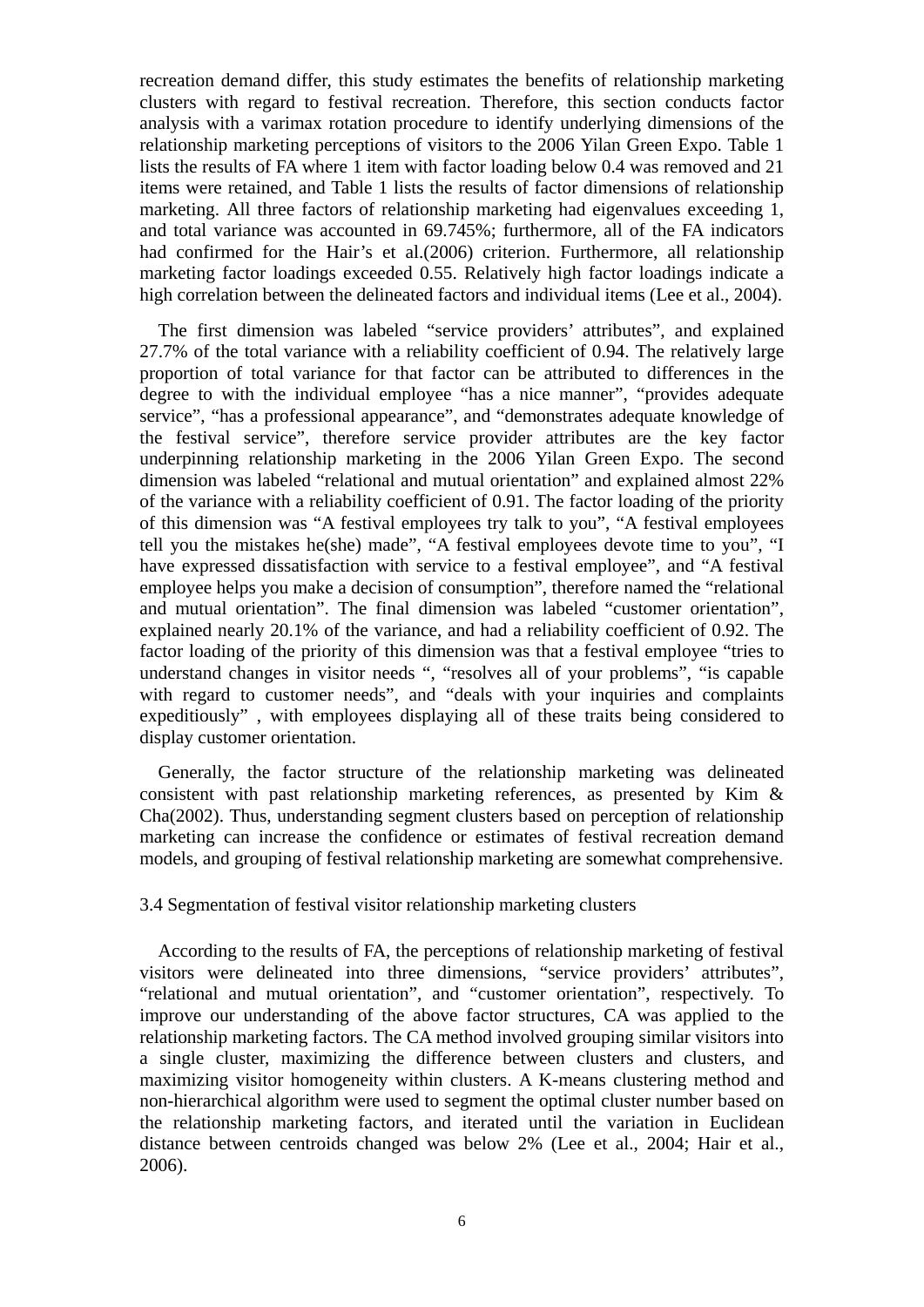CA suggested that a three-cluster solution was most appropriate for visitor relationship marketing perception data in the 2006 Yilan Green Expo. Multi-variate statistics indicated data with differences with 1% significance between the three clusters (Table 2). One way analysis of variance (ANOVA) test also indicated that all three factors helped differentiate the three relationship marketing clusters  $(p<0.001)$ . Furthermore, Scheffe multiple-range tests revealed statistically significant differences between all clusters with respect to all factors. This finding generally supports the appropriateness of each classification listed in Table 2, as listed and detailed below.

Cluster I: Service attribute seekers. This cluster contained 203 visitors, representing the largest sample of visitors. This cluster appeared to have the highest mean score in "service provider attributes" among the three cluster groups, respectively. This cluster was named the "service attribute seekers", based on the mean score characteristics with respect to the factors. Furthermore, multi-relationship seekers displayed 1.709 trips per visitor in the 2006 Yilan Green Expo.

Cluster II: Multi-relationship seekers. This cluster contained 199 visitors. This cluster displayed the highest mean scores across all the factors, and thus was named the "multi-relationship seekers" cluster, based on the mean score characteristics with respect to all the factors. Furthermore, service attribute seekers had the most trips(1.798 per visitor) in the 2006 Yilan Green Expo. This cluster is clearly the most important festival market segment.

Cluster III: Customer orientation seekers. This cluster contained 158 visitors, and thus represented the smallest sample of visitors. This cluster appeared to have the highest mean score of "customer orientation" among all the factors, and was named the "customer orientation seekers". Furthermore, customer orientation seekers reported 1.601 trips per visitor in the 2006 Yilan Green Expo. This cluster clearly contains the fewest important festival market segments.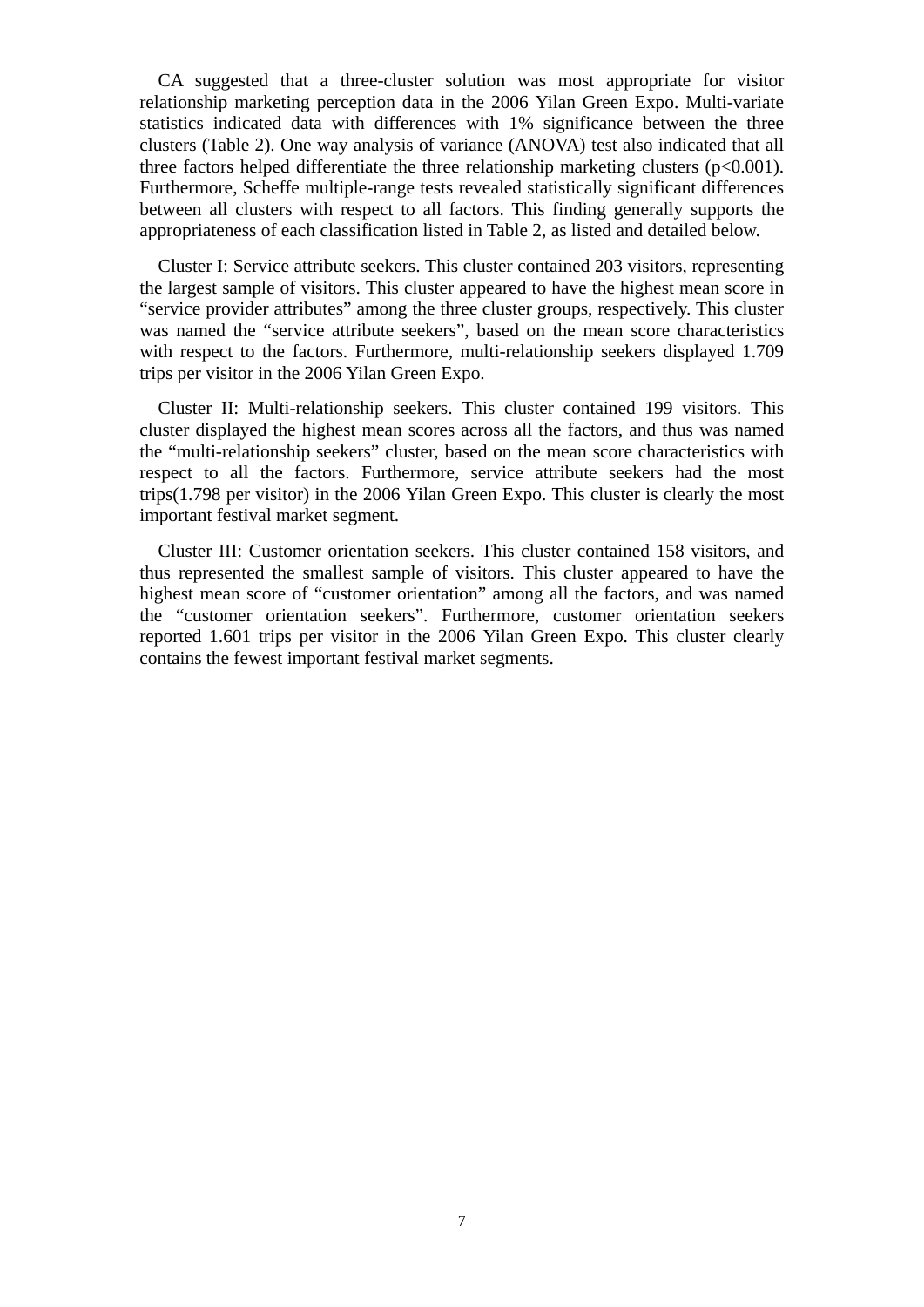|  |  |  |  | Table1 Results of factor analysis of festival visitor's relationship marketing perceptions |
|--|--|--|--|--------------------------------------------------------------------------------------------|
|  |  |  |  |                                                                                            |

| Relationship marketing perception factors and items                                   | Factor<br>loading | Eigenvalue | <b>Variance</b><br>explained<br>(%) | <b>Reliability</b><br>coefficient |
|---------------------------------------------------------------------------------------|-------------------|------------|-------------------------------------|-----------------------------------|
| <b>Factor 1: Service providers' attributes</b>                                        |                   | 5.817      | 27.699                              | 0.943                             |
| A festival employee has a nice manner                                                 | 0.753             |            |                                     |                                   |
| A festival employee is adequate in providing service                                  | 0.750             |            |                                     |                                   |
| A festival employee's appearance is professional                                      | 0.749             |            |                                     |                                   |
| A festival employee demonstrates adequate knowledge about<br>all the festival service | 0.741             |            |                                     |                                   |
| A festival employee is well dressed                                                   | 0.740             |            |                                     |                                   |
| A festival employee shows interest in self-development to<br>provide better service   | 0.736             |            |                                     |                                   |
| A festival employee seems to have a lot of experience                                 | 0.727             |            |                                     |                                   |
| A festival employee has professional training and education<br>about service          | 0.696             |            |                                     |                                   |
| <b>Factor 2: Relational and mutual orientation</b>                                    |                   | 4.612      | 21.961                              | 0.914                             |
| A festival employee trying make talk to you                                           | 0.700             |            |                                     |                                   |
| A festival employee tells you the mistakes he(she) made                               | 0.693             |            |                                     |                                   |
| A festival employee devotes time for you                                              | 0.683             |            |                                     |                                   |
| I have expressed to a festival employee dissatisfaction with<br>service               | 0.678             |            |                                     |                                   |
| A festival employee helps you make a decision of<br>consumption                       | 0.667             |            |                                     |                                   |
| I show respect to a festival employee                                                 | 0.649             |            |                                     |                                   |
| I ask a festival employee detailed question                                           | 0.616             |            |                                     |                                   |
| A festival employee treats you equally no matter how much<br>you purchase             | 0.555             |            |                                     |                                   |
| <b>Factor3: Customer orientation</b>                                                  |                   | 4.218      | 20.085                              | 0.920                             |
| A festival employee tries to understand the change of<br>visitors' needs              | 0.762             |            |                                     |                                   |
| A festival employee resolves all of your problems                                     | 0.740             |            |                                     |                                   |
| A festival employee is capable about customers' needs                                 | 0.736             |            |                                     |                                   |
| A festival employee deals with your inquiry and complaint<br>expeditiously            | 0.730             |            |                                     |                                   |
| A festival employee deals with your inquiry and complaint<br>friendly                 | 0.709             |            |                                     |                                   |
| Total variance explained (%)                                                          |                   |            | 69.745                              |                                   |

# Table 2 Results of cluster analysis for festival visitors relationship marketing perceptions

|                                    | <b>Clusters</b> | Service                     | Multi-                      | Customer                    |             |        | Scheffe multiple range tests |          |
|------------------------------------|-----------------|-----------------------------|-----------------------------|-----------------------------|-------------|--------|------------------------------|----------|
|                                    |                 | Attribute                   | Effect                      | Orientation                 | F-value     | $I-II$ | $I-III$                      | $II-III$ |
| Factors                            |                 | <b>Seekers</b><br>$(N=206)$ | <b>Seekers</b><br>$(N=199)$ | <b>Seekers</b><br>$(N=158)$ |             |        |                              |          |
| Service providers<br>attributes    |                 | 4.04 <sup>a</sup>           | 4.34                        | 3.13                        | $336.01***$ | ***    | ***                          | ***      |
| Relational & mutual<br>orientation |                 | 3.37                        | 4.28                        | 3.15                        | 337.90***   | ***    | ***                          | ***      |
| Customer orientation               |                 | 3.54                        | 4.33                        | 3.31                        | 206.28***   | ***    | ***                          | ***      |

 $***$  p<0.001.<sup>a</sup> Mean values were computed on the basis of 5 Likert scale(1=strongly disagree, 3=neutral, 5=strongly agree).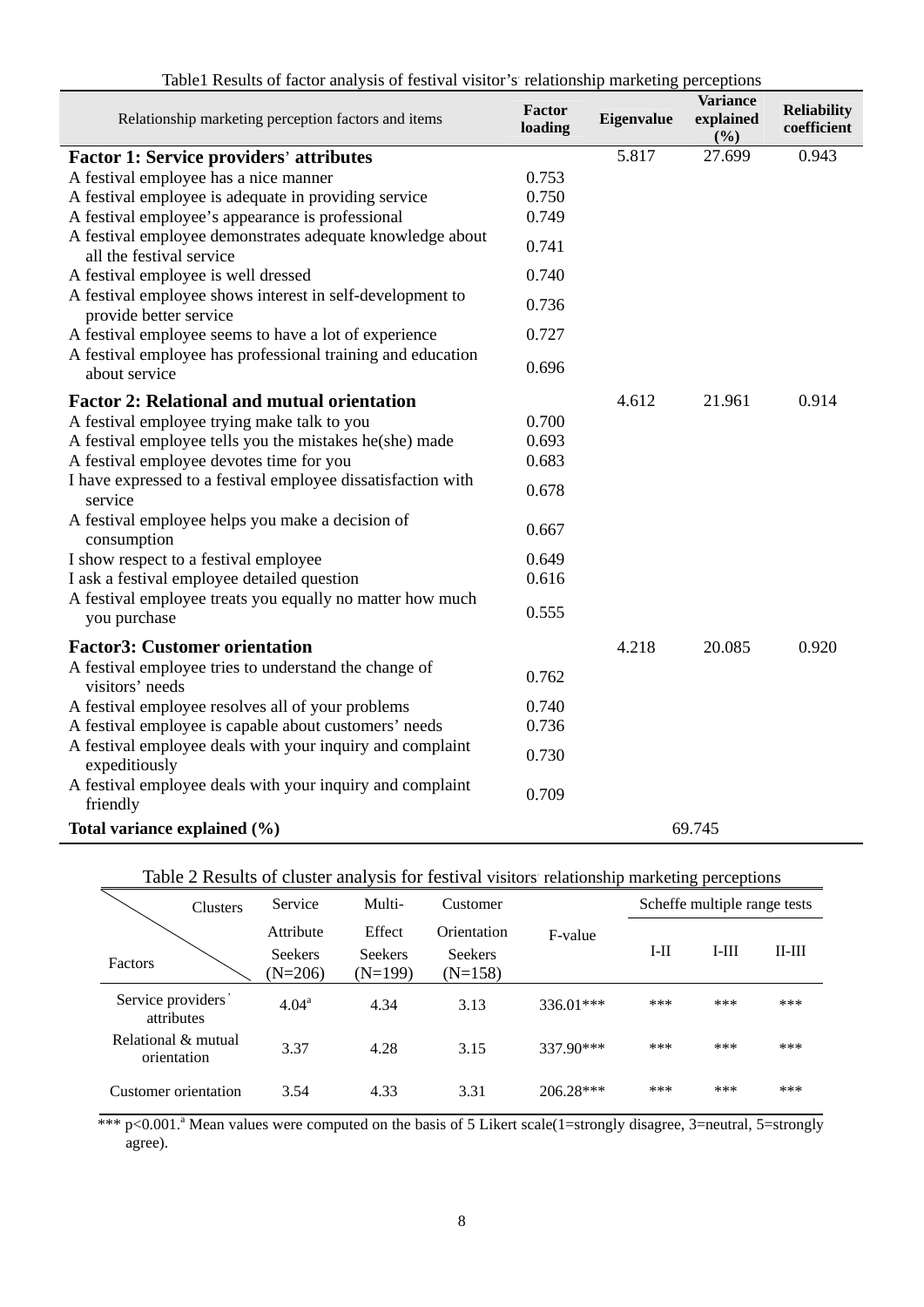#### IV、Empirical estimation and discussion of festival recreation demand

#### 4.1 Empirical estimation method and variable induction

While estimating the festival recreation demand counts data models using MLE, this study analyzes influences on festival recreation demand, and examines the differences between recreation demand and relationship marketing clusters and finally evaluates recreation benefits of festival visitor and recreation benefits between relationship marketing clusters. Previous studies have merely estimated the recreational demand model in numerous fields (including fishing, travel, climbing etc.), and no previous study has included perceptions of relationship marketing in the recreational demand model. This study thus not only accounted the visitor's travel cost, experience, and socioeconomic factors, but also considered the above relationship marketing clusters (service attribute seekers, multi-relationship seekers and customer orientation seekers) in festival recreation demand count models, and arranged the three clusters to the dummy variable; finally, this study estimated the festival recreation demand model.

Table 3 lists the variable induction and descriptive statistics of the empirical model. The number of trips taken by the visitor within the past year, represented by the variable TRIPS, was modeled as the dependent variable of the regression. The explanatory variables of the models included STATY, time spent in 2006 Yilan Green Expo, hours per trip, HOLIDAY, whether the visitors traveled to the 2006 Yilan Green Expo on holiday. The socioeconomic variables also included income (INCOME) and sex (SEX). In the recreational demand model, COST denotes the total round trip travel costs for visitors to the 2006 Yilan Green Expo. COST often includes all of the travel costs (such as traffic, room and board, tickets et al.) plus the opportunity cost associated with travel time using one-quarter or one half of the wage rate (Cesario, 1976). This study estimated the opportunity cost of travel time using one-quarter of the wage rate. Otherwise, visitor trip decisions were influenced by STATY (Kealy & Bishop, 1986; Larson, 1993), this study included STATY in the festival recreation demand model. Finally, the relationship marketing clusters treated two dummy variables in the model (Table 3).

#### 4.2 The empirical estimation results and discussion

The festival recreation trip demand models were estimated using TPOIS, TNB, and On-Site Poisson specifications (Table 4). The estimation results obtained using the TNB model demonstrate that the festival survey data would not over-dispersion problem at P=0.01, indicating that the t ratio was not significant. Overall, the signs and significance of the estimated coefficients are consistent with economic theory and with past studies of recreation demand comparing TPOIS and the On-Site Poisson model.

COST is negative and significant across the TPOIS and On-Site Poisson models at P <0.01, consistent with Creel & Loomis (1990), Grogger & Carson (1991), and Shrestha et al.(2002). Travel cost, as a price variable with negative sign, is the main result of the festival recreation demand model, implying a downward slopping demand curve. That is, visitors may take fewer trips as travel cost increases. SCOST is positive and significant across and TPOIS and On-Site Poisson models at  $P \le 0.01$ ,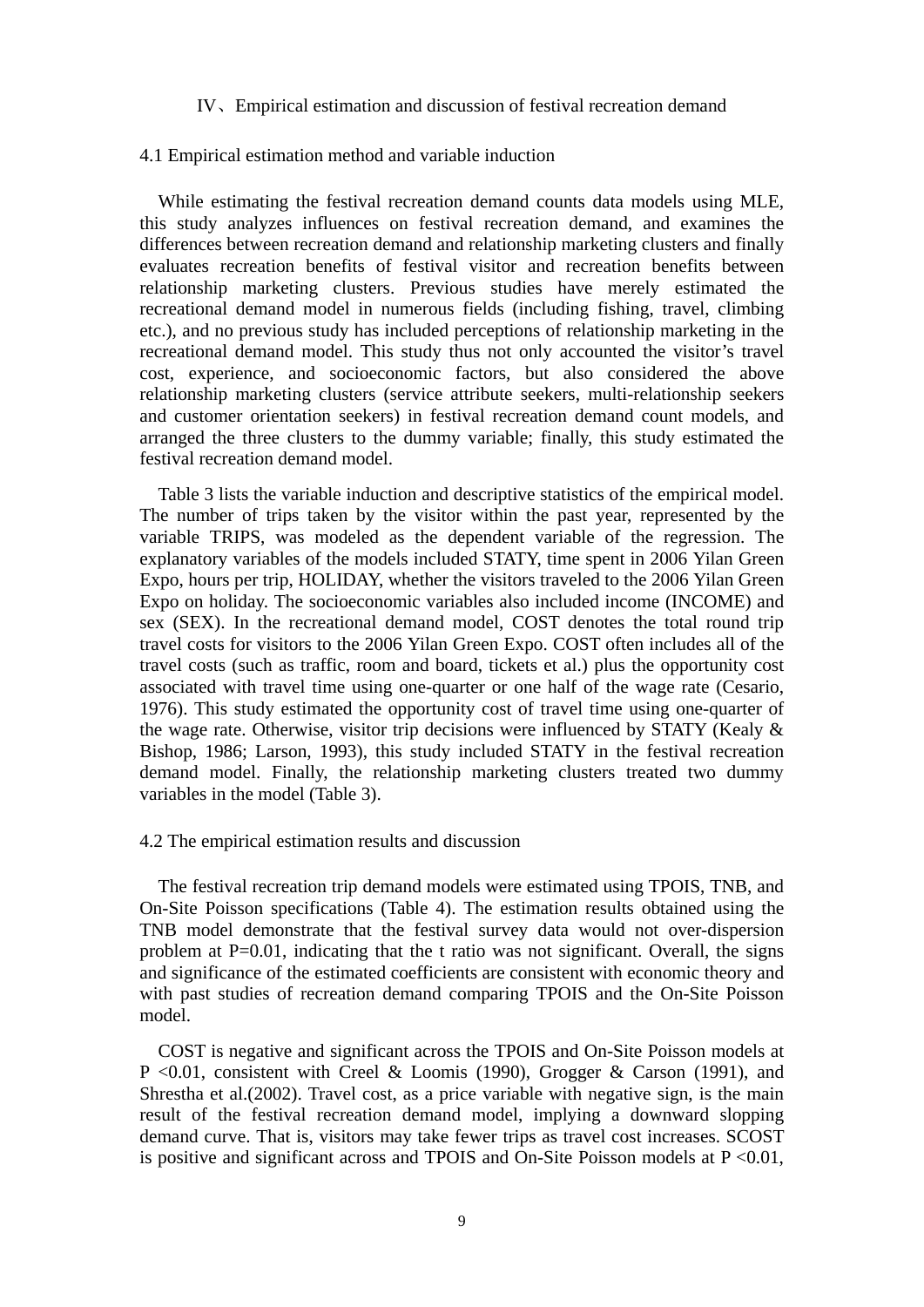consistent with Haab & McConnell (2002). Travel cost of substitution festival, as another price variable with a positive sign, is the main result of the festival recreation demand model, suggesting that the demand curve of the substitution festival is upwards sloping. That is, visitors will take more trips to the 2006 Yilan Green Expo as travel cost of substitution festival increasing. Furthermore, INCOME is positive and significant at P<0.1 in the On-Site Poisson model, consistent with Creel & Loomis (1990), Grogger & Carson (1991), Shrestha et al.(2002), and Prayaga et al.(2004). Therefore, visitors increase the number of trips to the 2006 Yi-Lan Green Expo as income increases. HOLIDAY is positive and significant across the TPOIS and On-Site Poisson models at P < 0.01, obviously, the visitor trips to 2006 Yi-Lan Green Expo in holiday are more than other travel times.

In estimating the relationship marketing clusters, SAKER is positive and significant across the TPOIS and On-Site Poisson models at  $P<0.1$ , indicating that when visitors perceive service provider attributes as more positive, they will make more trips to a festival. Furthermore, MULTIKER is positive and significant in the TPOIS and On-Site Poisson models at P<0.05, indicating that visitors take more trips to the 2006 Yi-Lan Green Expo as their perceptions of service providers' attributes, relational and mutual orientation and customer orientation improve.

As another point in the festival, the "MULTIKER" has multi-positive relationship marketing perceptions, there per trips (1.798) in festival was higher than for other clusters and contained 199 visitors (nearly the SAKER). Obviously, this cluster is the most important festival segmentation; festival administrators thus could think future relationship marketing position owing to the characteristics of this cluster. "SAKER" appeared to the "service providers' attributes" and had the largest visitors (203 visitors), there per trips (1.708) in festival were over than "customer orientation seekers", the festival could enhance the attributes of the service providers in attractive visitors. Furthermore, as a view of "customer orientation seekers" in festival management's strategy, this cluster had the lowest mean scores of all relationship marketing perceptions and contained fewer visitors, meaning the cluster was not the key "purpose visitor", and thus festival administrators put more time and costs into managing and marketing the "multi-relationship seekers" and "service attribute seekers".

### 4.3 Recreational benefits, results and implications

The economic values of festival recreation benefits are obtained using the On-Site Poisson recreation demand model listed in Table 5. Based on the performance of the estimated model, this study derives CS estimates using the On-Site Poisson model. Following Bockstael & Strand(1987), mean CS estimates for On-Site Poisson model are calculated using the negative inverse of COST coefficient( $-\frac{1}{\beta}$ ) multiplies mean TRIPS(1.71). Furthermore, the mean CS between relationship marketing clusters are calculated using the above form. The CS value per trip is \$281.22, and the 95% confidence intervals of the mean CS estimates per trip are \$266.69 to \$295.78.

The social welfare values of festival recreation for the 2006 Yi-Lan Green Expo of Taiwan are estimated using total annual visits by visitor population. Based on a total visitor population of 405000, and taking a mean number of trips of 1.71, the total number of annual trips is estimated to be 692,550. Consequently, total social welfare is estimated at between \$184.69 and \$204.84 million in 2006 U.S. dollars.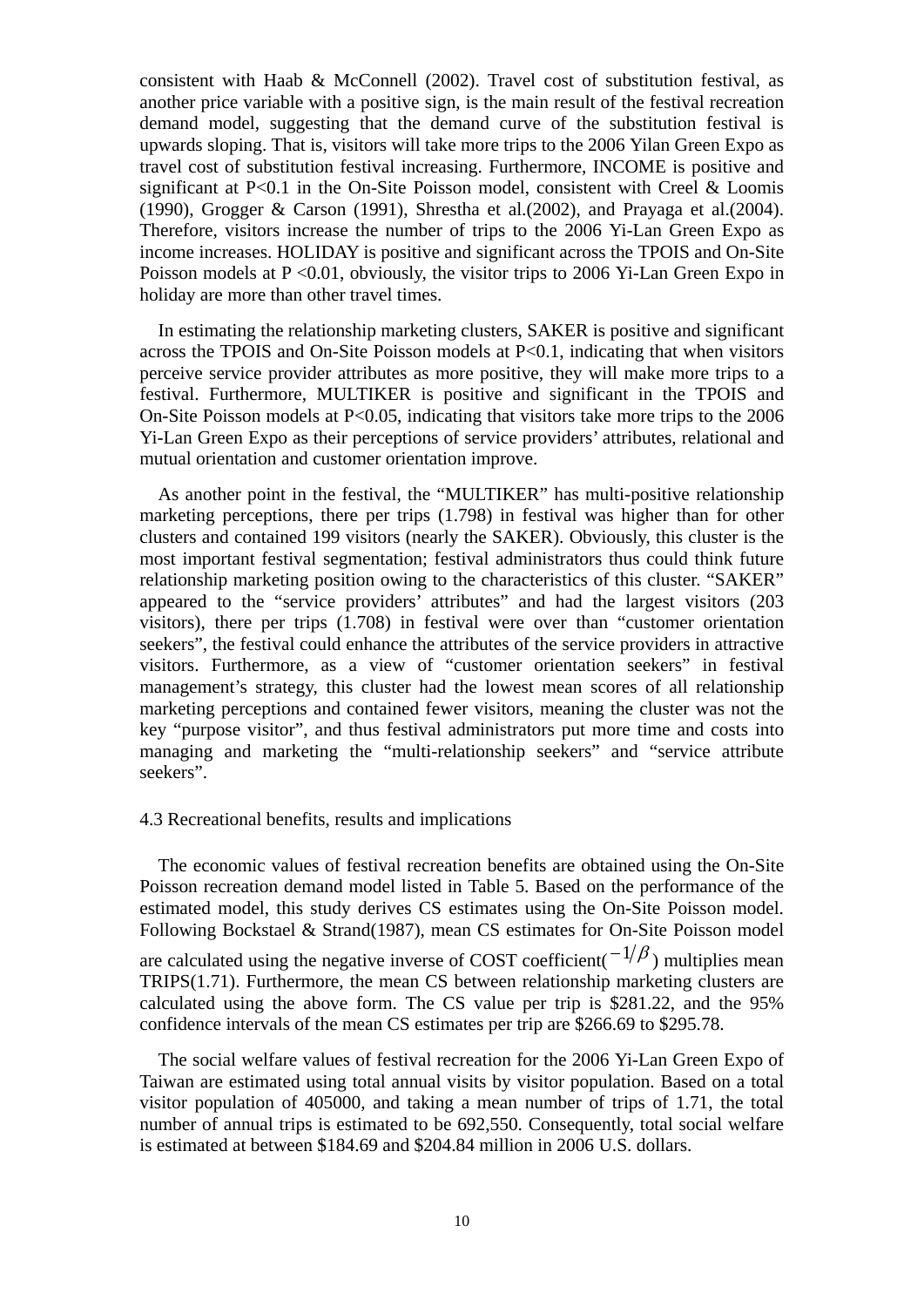The mean CS between relationship marketing clusters is also calculated in Table 5. The CS values per trip for "Service Attribute Seekers", "Multi-Effect Seekers", and "Customer Orientation Seekers" are \$281.03, \$295.72, \$263.34. The CS estimates between relationship marketing display significant difference at P<0.05. Furthermore, the 95% confidence intervals of the mean CS estimates per trip for the above three clusters are \$257.28 to \$304.78, \$267.19 to \$324.25, and \$241.94 to \$284.78. These results also showed that the mean CS estimates per trip for "Multi-Effect Seekers" is the highest, with the "Service Attribute Seekers" in the middle, and "Customer Orientation Seekers" being lowest.

"Multi-Effect Seekers" contained the most festival visitors, the mean scores of service provider attributes, relational & mutual orientation, and customer orientation in "Multi-Effect Seekers" are higher than other clusters of relationship marketing perception, and this cluster has the highest mean CS values. Therefore, this cluster is the most important market segment for the festival. The mean scores of service provider attributes in "Service Attribute Seekers" exceed those for other relationship marketing factors, have the middle ranking CS values; consequently, the 2006 Yi-Lan Green Expo could satisfy visitor needs owing to the good attributes of service providers. "Customer Orientation Seekers" comprised the smallest group of festival visitors, and the mean scores of all three relationship marketing factors in this cluster were lower than for other clusters of relationship marketing perception, and this cluster has the lowest mean CS values. Obviously, the 2006 Yi-Lan Green Expo could not satisfy the needs of visitors and relative relationship marketing clusters.

| Variables name   | Definition                                                                          | Mean   | Std. Dev. |
|------------------|-------------------------------------------------------------------------------------|--------|-----------|
| <b>TRIPS</b>     | Dependent variable, number of<br>recreational festival visits to 2006<br>Green Expo | 1.71   | 0.045     |
| <b>COST</b>      | Total round trip travel costs to<br>2006 Green Expo in NT dollars                   | 1127   | 53.06     |
| <b>SCOST</b>     | Total round trip travel costs to<br>2006 Taipei Lantern Festival in<br>NT dollars   | 364    | 19.03     |
| <b>INCOME</b>    | Visitor's monthly income in NT<br>dollars                                           | 34840  | 791       |
| <b>SEX</b>       | 1, if visitor is a man, 0 otherwise                                                 | 0.3861 | 0.02      |
| <b>STATY</b>     | Time spent in 2006 Green Expo,<br>per trip in hours                                 | 4.6388 | 0.06      |
| <b>HOLIDAY</b>   | 1, if the visitor go to 2006 Green<br>Expo in holiday, 0 otherwise                  | 0.5409 | 0.02      |
| <b>SAKERs</b>    | 1, if visitor is belong to Service<br>Attribute Seekers, 0 otherwise                | 0.3665 | 0.02      |
| <b>MULTIKERs</b> | visitor is<br>belong<br>if<br>1.<br>to<br>Multi-Effect Seekers, 0 otherwise         | 0.3523 | 0.02      |

Table 3 Definition of the variables used and descriptive statistics in the festival recreation models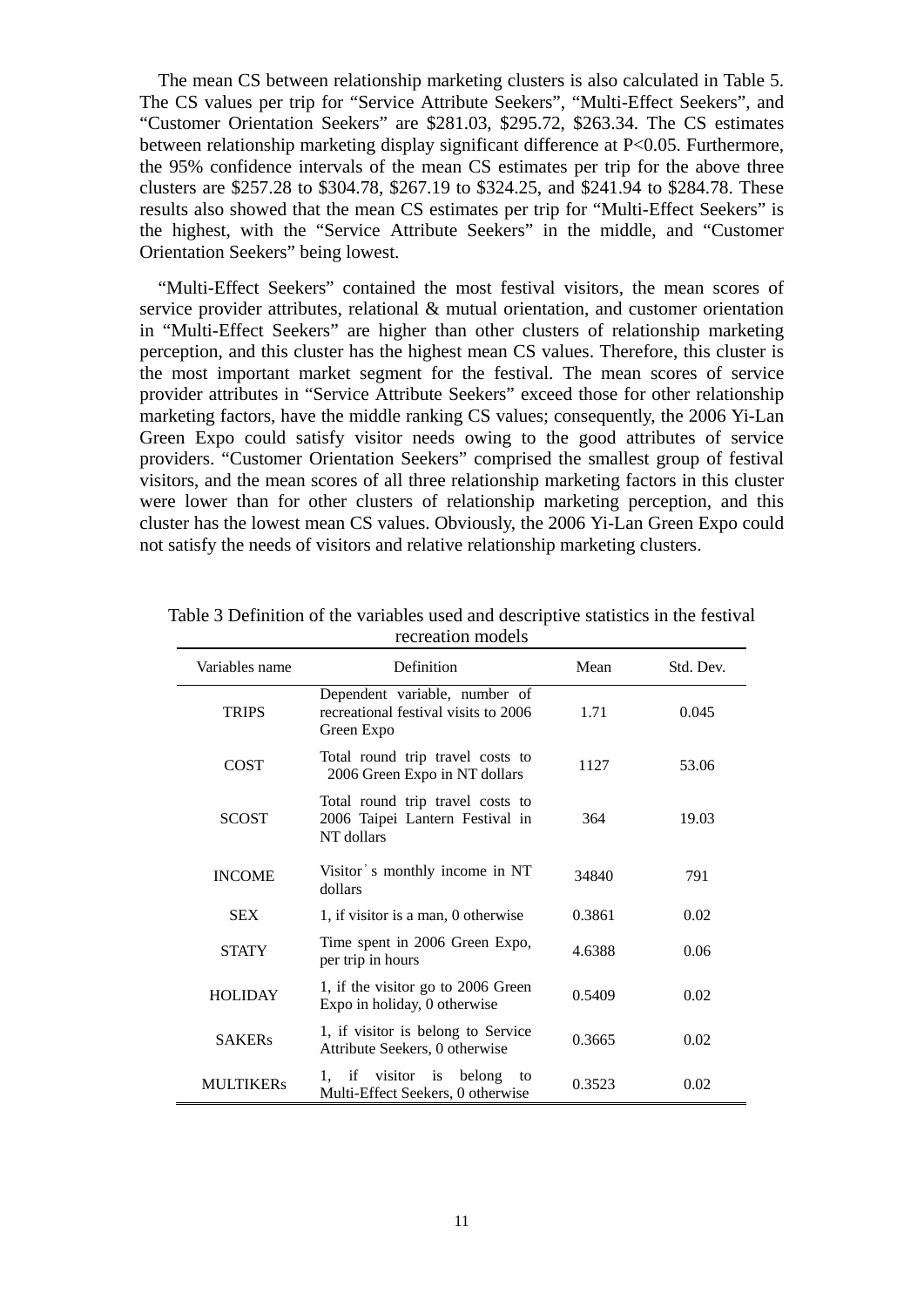| Variable                | <b>TPOIS</b> |              | <b>TNB</b>  |              | On-Site Poisson |               |
|-------------------------|--------------|--------------|-------------|--------------|-----------------|---------------|
|                         | coefficient  | t ratio      | coefficient | t ratio      | coefficient     | t ratio       |
| constant                | $-1.31$      | $(-2.46)$ ** | $-2.90$     | $(-2.24)$ ** | $-1.76$         | $(-3.18)$ *** |
| <b>COST</b>             | $-1.8E-04$   | $(-2.28)$ ** | $-1.8E-04$  | $(-1.52)$    | $-1.9E-04$      | $(-2.35)$ **  |
| <b>SCOST</b>            | 3.8E-04      | $(2.56)$ **  | 5.1E-04     | (1.50)       | $4.2E-04$       | $(2.63)$ ***  |
| <b>INCOME</b>           | 6.6E-06      | (1.61)       | 5.4E-06     | (1.09)       | 7.2E-06         | $(1.67)^*$    |
| <b>SEX</b>              | $-8.7E-02$   | (0.59)       | $-1.7E-01$  | $(-0.58)$    | $-9.4E-02$      | $(-0.56)$     |
| <b>STAYT</b>            | 7.8E-03      | (0.17)       | 8.6E-03     | (0.13)       | 8.0E-03         | (0.17)        |
| <b>HOLIDAY</b>          | 3.4E-01      | $(2.12)$ **  | 3.9E-01     | (1.52)       | 3.6E-01         | $(2.19)$ **   |
| D1                      | 3.9E-01      | $(1.82)^*$   | 4.2E-01     | (1.19)       | $4.2E - 01$     | $(1.88)$ *    |
| D2                      | 4.8E-01      | (2.26)       | 5.4E-01     | (1.59)       | 5.1E-01         | $(2.34)$ **   |
| $\alpha$                |              |              | 2.1         | (0.43)       |                 |               |
| Log likelihood          | $-260.33$    |              | $-254.03$   |              | $-263.39$       |               |
| Log likelihood<br>Ratio | 275.87***    |              | 12.59       |              | 184.58***       |               |

Table 4 Festival recreation demand models results

N=562. \*\*\*Coefficient significant at *P* ≤ 0.01 . \*\*Coefficient significant at *P* ≤ 0.05 \*Coefficient significant at  $P \le 0.1 \cdot \chi_{(0.99,8)}^2 = 21.66 \cdot$ 

| Table 5 Consumer surplus(\$) estimates in 2006 Green Expo |  |  |  |  |
|-----------------------------------------------------------|--|--|--|--|
|-----------------------------------------------------------|--|--|--|--|

|          | <b>Consumer Surplus</b><br>$(N=562)$ | Service Attribute<br><b>Seekers</b><br>$(N=206)$ | Multi-<br>Effect<br><b>Seekers</b><br>$(N=199)$ | Customer<br>Orientation<br>Seekers $(N=158)$ |
|----------|--------------------------------------|--------------------------------------------------|-------------------------------------------------|----------------------------------------------|
| Per trip | 281.22                               | 281.03                                           | 295.72                                          | 263.34                                       |
| 95%CI*   | (266.69, 295.78)                     | (257.28, 304.78)                                 | (267.19, 324.25)                                | (241.94, 284.78)                             |

\*Conference Interval.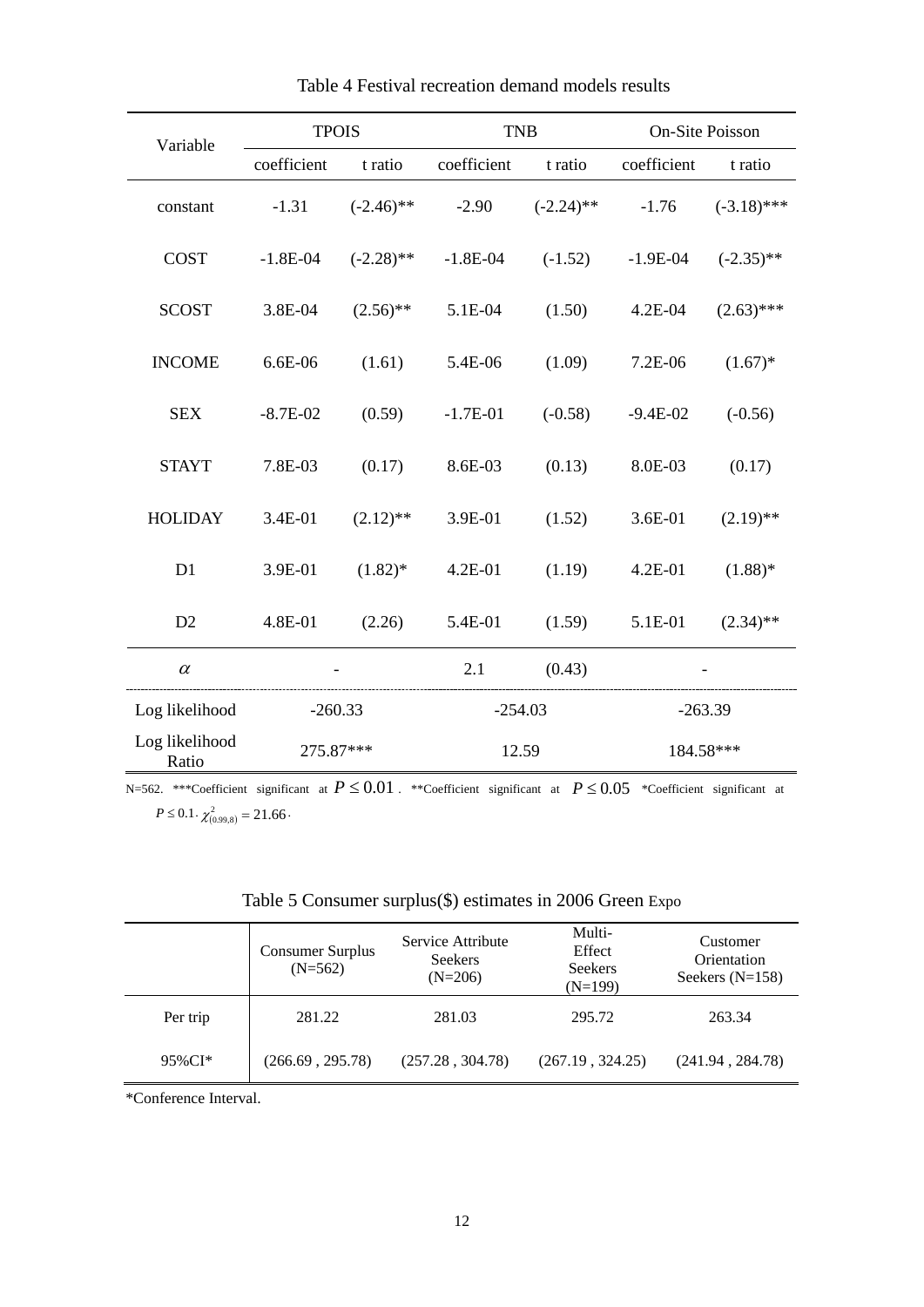# V、Conclusion

Festivals with strong cultural and traditional characteristics are attracting visitors and also contribute to the local economy and provide for public recreation. As in any other business, customer service is an important factor in generating customer satisfaction and trust during a festival, thus producing loyal customers. Profitability increases with the length of time for which a visitor maintains a relationship with a festival. This study attempted to segment festival markets using a cluster based on the delineated perception of relationship marketing factors among attendees of the 2006 Yi-Lan Green Exposition in Taiwan. This study also used TPOIS, TNB, and On-Site Poisson count data models to estimate trip demands of tourist by using MLE, and investigated the relationships between relationship marketing clusters and recreational demand. Finally, CS value per trip, total social welfare, and CS value of relationship marketing clusters were reported.

The 2006 Yilan Green Expo was held in Yilan County, famous in Taiwan for its natural environment and cultural resources. The 2006 Yilan Green Expo aimed to promote ecological awareness and sustainable development, and to encourage people to protect the environment. Over 400 thousand visitors annually visit the Yilan Green Expo. In this theme of dancing with the autumn, all visitors must learn varies green and natural resources. The average CS value per trip ranged between \$266.69 and \$295.78, and thus exceeded the average CS value per trip identified in previous studies of recreational festivals. Prayaga et al.(2004) estimated recreational festival value as lying in the range \$187.06 to \$266.99.Our study also shows that total social welfare owing to recreational festival during the 2006 Yilan Green Expo ranged from \$184.69 to \$204.84 million in 2006 U.S. dollars.

This study also estimated the average CS value using various relationship marketing clusters. Segmenting the festival markets and evaluating their recreational benefits based on relationship marketing perceptions is important holding and managing festivals effectively in the future. This study can help local governmental (administrators) develop and implement effective relationship marketing strategies by understanding the relationships between perceptions of relationship marketing and recreation demand of tourists attending a festival. The policy implications of this study include working to attract more natural, cultural-oriented and relationship marketing orientation visitors manage festival resources as part of the greater local economy and achieve sustainable management.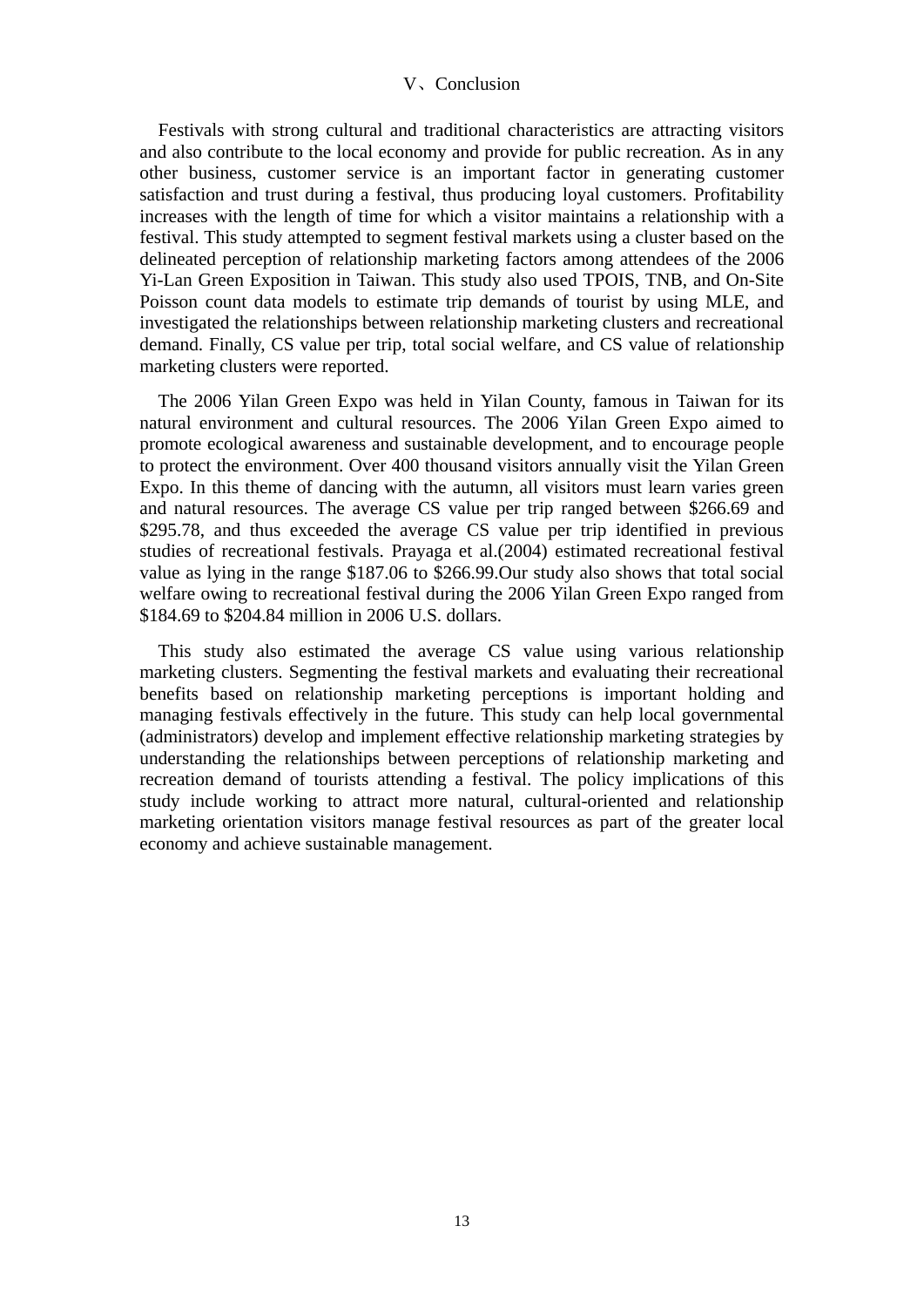Reference

- Arrow, K., et al., 1993, Report of the NOAA panel on contingent valuation, Federal Register 58(10), pp. 4602-4614.
- Baker, D. A. & Crompton, J. L., 2000, Quality, satisfaction and behavioral intentions, Annals of Tourism Research, 27(3), pp. 785-804.
- Bockstael, N. E. & I. E., Strand, 1987, The effect of common sources of regression error on benefit estimation, Land Economics, 63(1), pp. 11-20.
- Bowen, J. T. & Shoemaker, S., 1998, Loyalty: A strategic commitment, Cornell Hotel and Restaurant Administration Quarterly, 39 (1), pp. 12–25.
- Bromley, D. W., 1998, Searching for sustainability: the poverty of spontaneous order, Ecological Economics, 24, pp. 231-240.
- Brown, T. C. & R., Gregory, 1999, Why the WTA-WTP disparity matters, Ecological Economics, 28, pp. 323-335.
- Cameron, A. C. & P. K., Trivedi, 1986, Econometric models based on count data: comparisons and applications of some estimators and tests, Journal of Applied Econometrics, 1: 29-53.
- Cesario, F. J., 1976, Value of time and recreation benefit studies, Land Economics, 52(1), pp. 32-41.
- Driver, B. L. & Knopf, R. C., 1977, Personality, outdoor recreation, and expected consequences, Environment and Behavior, 9(2), pp. 169-193.
- Englin, J. & J. S., Shonkwiler, 1995b, Modeling recreation demand in the presence of unobservable travel costs: Toward a travel price model, Journal of Environmental Economics and Management, 29(3), pp. 368-377.
- Gowdy, J. M., 1997, The value of biodiversity: market, society, and ecosystems, land Economics, 73(1), pp. 25-41.
- Greel, M. D. & J. B., Loomis, 1990, Theoretical and empirical advantages of truncated count estimators for analysis of deer hunting in California, American Journal of Agricultural Economics, 72, pp. 330-334.
- Grogger, J. T. & R. T., Carson, 1991, Models for truncated counts, Journal of Applied Econometrics, 6, pp. 225-238.
- Habb T. C. & K. E., McConnell, 2002, Valuing Environmental and Natural Resources-The Econometrics of Non-Market Valuation, Edward Elgar Press, Cheltenham, UK& Northampton, MA, USA.
- Hair, J. F., Black, W. C., Babin, B. J., Anderson, R. E., & Tatham, R. L., 2006, Multivariate Data Analysis, 6th ed., Prentice-Hall
- Kealy, M. J. & R. C., Bishop, 1986, Theoretical and empirical specifications issue in travel cost demand studies, American Journal of Agricultural Economics, 68(3), pp. 660-667.
- Kim, W. G., Han, J. S. & Lee, E., 2001, Effects of relationship marketing on repeat purchase and word of mouth, Journal of Hospitality & Tourism Research, 25(3), pp. 272–288.
- Kim, W. G.. & Cha, Y., 2002, Antecedents and consequence of relationship quality in hotel industry, Hospitality Management, 21, pp. 321–338.
- Larson, D. M., 1993, Joint recreation choice and implied values of time, Land Economics, 69(3), pp. 270-286.
- Lee, C. K. , Lee, Y. K., & Wicks, B. E. ,2004, Segmentation of festival motivation by nationality and satisfaction, Tourism Management, 25, pp. 61-70.
- Long, P.T., & Perdue, R. R., 1990, The economic impact of rural festivals and special events: Assessing the special distribution of expenditures, Journal of Travel Research, 28(4): 10-14.
- Mainwaring, L., 2001, Biodiversity, biocomplexity, and the economics of genetic